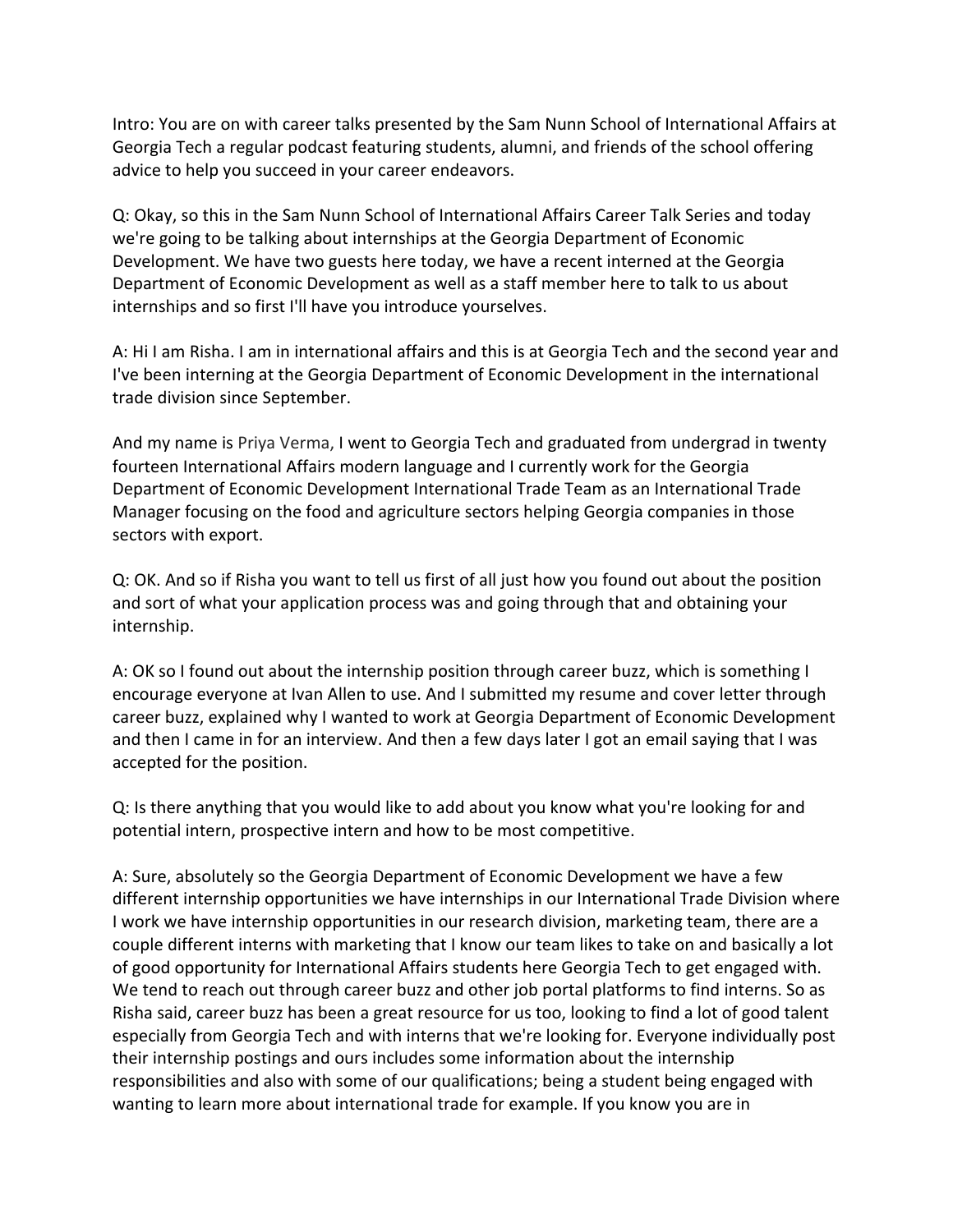International Affairs student and communication is something you're interested in, research is something you're interested in, our internship is very dynamic in those areas so that's something that we can help you with an internship opportunity and looking at the skill sets you want to grow.

Q: And so touching on that a little bit, I'd love to know what are the typical projects that interns work on at the Department of Economic Development and maybe Risha you can talk about what you worked on specifically. And just if there are you know if there are different types of internships for instance in marketing intern, you know research intern, something like that.

A: Sure so with the international trade division we have two different kinds of interns, we have our trade intern that works with our whole division and then we have another internship opportunity called our SUSTA, part time position. SUSTA stands for the Southern United States Trade Association. It's an organization that we work with when we work with food companies so that's a partnership that we have. And through that we're able to offer students opportunities to work in a contract type role so it is a paid opportunity. With our international trade internship, we have opportunities for interns to help us with research. A lot of times we're trying to capture Georgia's relationship with other countries and how that is represented through exports, imports, total trade. And these numbers are really important to us because they are used by our leadership and even our senior leadership so that initial work that the interns do for us is really crucial and really helpful. We have interns engaged with different clients to help us maintain our contact databases and to help us do some of that initial legwork of getting to know what company before we fully engage with them. That is great with helping us get a lot of the foundation down with the clients that we want to work with. We have interns help us with special projects. A lot of times we're doing international events and we need to create briefing materials for the Georgia companies in Georgia delegates that are coming with us. So our interns will look up information about the different countries and some travel tips and create different profiles that we can share. So a lot of the briefing, client engagement and outreach and research those are really fundamental. And also when we have events, our interns are really helpful with helping us manage the events on the day of, making sure all of our details are straight. A lot of times you know I'm going to a lot of our interns for getting that feedback about you know if I'm missing something or you know if there's something that you know they think that we should bring to the table. Our interns are very much partnered with us it's not necessarily a working for us it's a working with us.

So some of things I worked on, I got a new take on some of a lot of market research rules so what I think. One of my favorite things was working on country connections which is where we have to every year we compile a bunch of statistics of trade statistics on Georgia's relationship with different countries around the world. And so each country has a different trade profile and so I would collect information from various trade databases on you know what are their what are Georgia's top exports to that country where George's top imports from that country you know what kinds... How much money is exchanged between those two, things like that. So that's very exciting. So I get to like really learn about a lot of different kinds of trade databases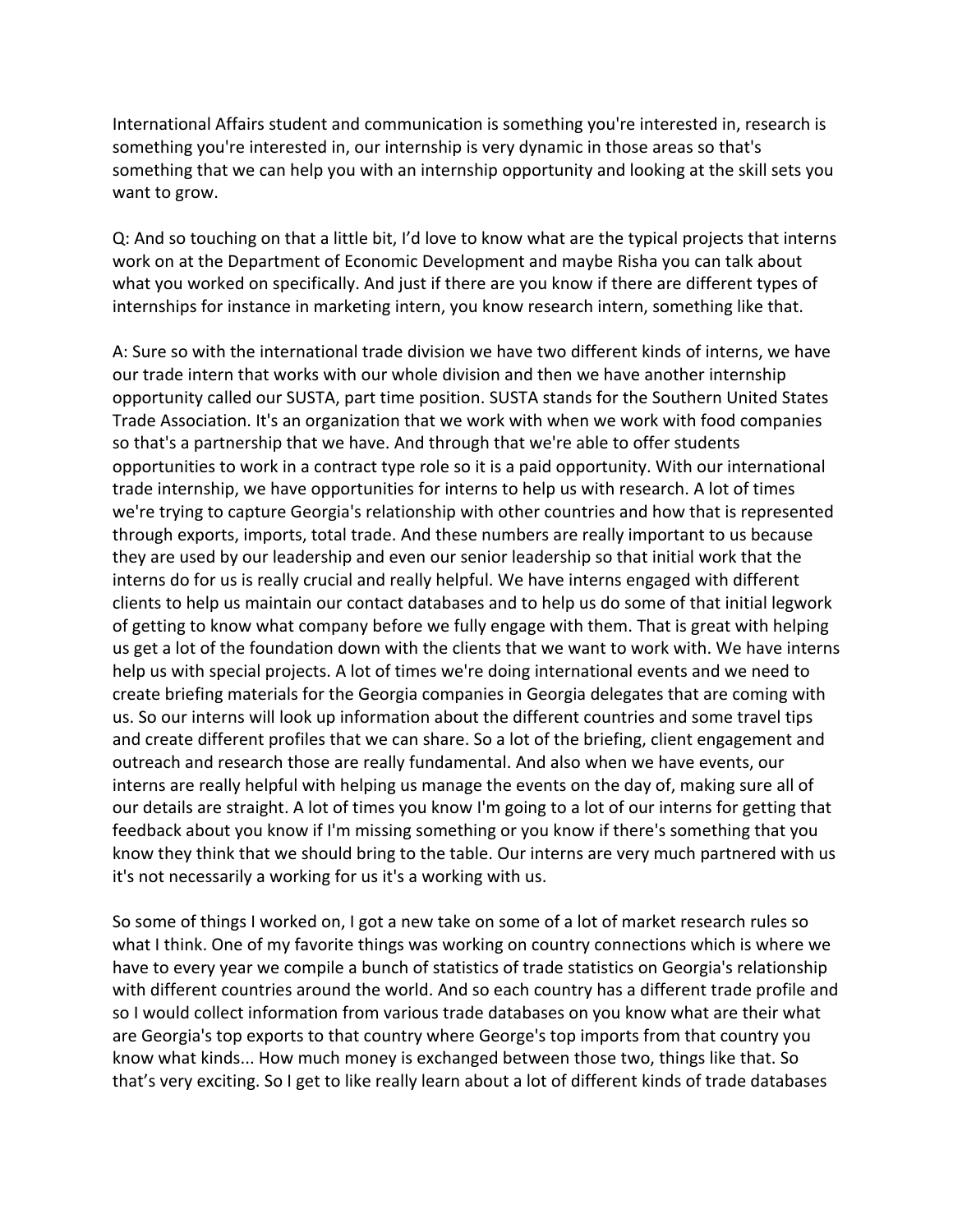and I also get to work with salesforce which is a really great skill that I feel like is used in a lot of different kinds of jobs so I felt like that was very valuable being able to learn about CRM.

And one thing to mention too with those country connections. Those are documents that like I've said are requested by so many different entities internally and externally so you have you know many people coming to us asking for the trade relationship data for Georgia and say Canada or Mexico and this is something that you know our interns really play a big role in pulling.

Q: So my last question was about skill sets. So on the one hand you know, what skills are really useful for an intern to have going into an internship like this and then you touched on this already but what skills do you think you really gained during your internship experience.

I guess skills that are helpful going in aren't necessarily, oh you know you need to like know everything. I think it's just that you need to be like really willing to learn everything that you can and be willing to like just kind of roll with whatever is going on and kind of be willing to do whatever tasks that are given to you. I think it's just being able to learn quickly and adapt on the go. And I think just like what helped with this internship that I was really willing to like take on some of the more of quantitative database work, which I didn't know that I would like but I ended up really liking that. I ended up feeling like I mastered some of these databases and using Excel and sales force and different databases to be able to analyze various statistics and stuff like that. So that was very valuable.

Yeah and to sort of come off of that, that was exactly what I was thinking with the skills sets. You know a lot of the harder skill sets when I say hard, I mean hard skills versus soft skills. Those are things that if you want to learn something with the databases or you want to become more proficient in putting presentations together that's always an opportunity that we can provide to the student but for us you know it's really great when we come across someone that has that desire to learn and is you know willing and open to try different tasks and responsibilities because you know if we have someone that's fully comfortable that can you know get on the phone and talk to a company we can give them that opportunity and that's very helpful for us. A lot of times when we have interns, we try to look into what their skill sets are according to what they feel most comfortable with and how they want to grow and tailoring some of our responsibilities towards that. And a lot of times like I said it's a lot of the foundational work so all of our interns are working on certain things together too. So also working with a team and we have you know with our team it's very diverse and we have different managers like myself that work with different industries. And you know if our interns are okay with going in to just going to each manager and trying to you know manage their own workload that's something that I think is great.

Q: So that concludes my questions do you have just any final words, anything you'd like to add. Yeah so the Georgia Department of Economic Development to give you some background of what the organization does.